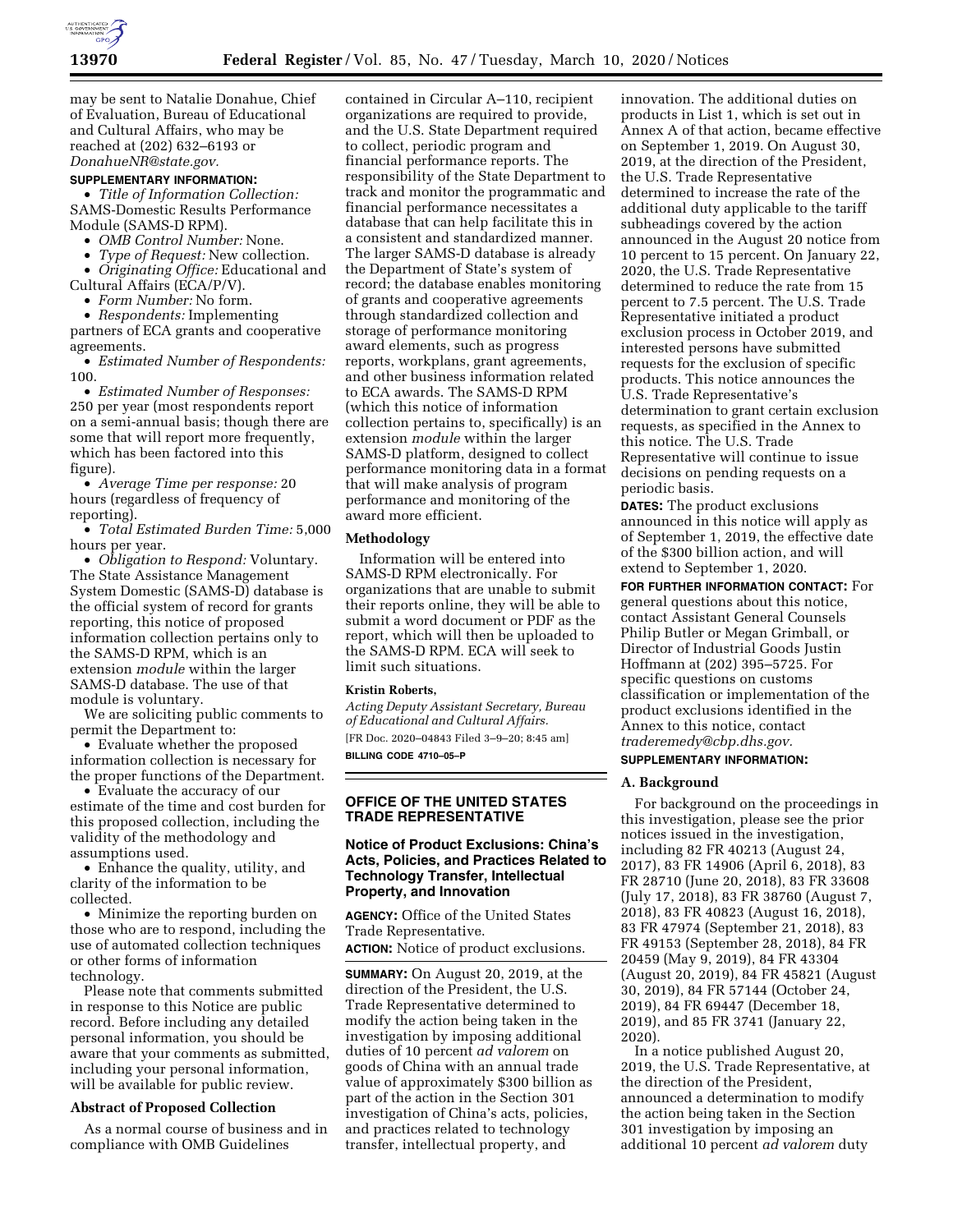on products of China with an annual aggregate trade value of approximately \$300 billion. 84 FR 43304 (August 20, 2019) (the August 20 notice). The August 20 notice contains two separate lists of tariff subheadings, with two different effective dates. List 1, which is set out in Annex A of the August 20 notice, was effective September 1, 2019. List 2, which is set out in Annex C of the August 20 notice, was scheduled to take effect on December 15, 2019.

On August 30, 2019, the U.S. Trade Representative, at the direction of the President, determined to modify the action being taken in the investigation by increasing the rate of additional duty from 10 to 15 percent *ad valorem* on the goods of China specified in Annex A and Annex C of the August 20 notice. *See* 84 FR 45821. On October 24, 2019, the U.S. Trade Representative established a process by which U.S. stakeholders could request exclusion of particular products classified within an 8-digit Harmonized Tariff Schedule of the United States (HTSUS) subheading covered by List 1 of the \$300 billion action from the additional duties. *See* 84 FR 57144 (the October 24 notice). Subsequently, the U.S. Trade Representative announced a determination to suspend until further notice the additional duties on products set out in Annex C of the August 20 notice. *See* 84 FR 69447 (December 18, 2019). The U.S. Trade Representative later determined to further modify the action being taken by reducing the additional duties for the products covered in Annex A of the August 20 notice from 15 percent to 7.5 percent. *See* 85 FR 3741 (January 22, 2020).

Under the October 24 notice, requests for exclusion had to identify the product subject to the request in terms of the physical characteristics that distinguish the product from other products within the relevant 8-digit subheading covered

by the \$300 billion action. Requestors also had to provide the 10-digit subheading of the HTSUS most applicable to the particular product requested for exclusion, and could submit information on the ability of U.S. Customs and Border Protection to administer the requested exclusion. Requestors were asked to provide the quantity and value of the Chinese-origin product that the requestor purchased in the last three years, among other information. With regard to the rationale for the requested exclusion, requests had to address the following factors:

• Whether the particular product is available only from China and specifically whether the particular product and/or a comparable product is available from sources in the United States and/or third countries.

• Whether the imposition of additional duties on the particular product would cause severe economic harm to the requestor or other U.S. interests.

• Whether the particular product is strategically important or related to ''Made in China 2025'' or other Chinese industrial programs.

The October 24 notice stated that the U.S. Trade Representative would take into account whether an exclusion would undermine the objective of the Section 301 investigation.

The October 24 notice required submission of requests for exclusion from List 1 of the \$300 billion action no later than January 31, 2020, and noted that the U.S. Trade Representative periodically would announce decisions. This notice contains the first set of exclusion from List 1 of the \$300 billion action. The Office of the United States Trade Representative regularly updates the status of each pending request on the USTR Exclusions Portal at *[https://](https://exclusions.ustr.gov/s/docket?docketNumber=USTR-2019-0017) [exclusions.ustr.gov/s/docket?](https://exclusions.ustr.gov/s/docket?docketNumber=USTR-2019-0017) [docketNumber=USTR-2019-0017.](https://exclusions.ustr.gov/s/docket?docketNumber=USTR-2019-0017)* 

# **B. Determination To Grant Certain Exclusions**

Based on the evaluation of the factors set out in the October 24 notice, which are summarized above, pursuant to sections 301(b), 301(c), and 307(a) of the Trade Act of 1974, as amended, and in accordance with the advice of the interagency Section 301 Committee, the U.S. Trade Representative has determined to grant the product exclusions set out in the Annex to this notice. The U.S. Trade Representative's determination also takes into account advice from advisory committees and any public comments on the pertinent exclusion requests.

As set out in the Annex, the exclusions are reflected in 8 10-digit HTSUS subheadings, which cover 59 separate exclusion requests.

In accordance with the October 24 notice, the exclusions are available for any product that meets the description in the Annex, regardless of whether the importer filed an exclusion request. Further, the scope of each exclusion is governed by the scope of the 10-digit HTSUS subheading as described in the Annex, and not by the product descriptions set out in any particular request for exclusion.

As stated in the October 24 notice, the exclusions will apply from September 1, 2019, the effective date of the \$300 billion action, and will extend for one year to September 1, 2020. U.S. Customs and Border Protection will issue instructions on entry guidance and implementation.

The U.S. Trade Representative will continue to issue determinations on pending requests on a periodic basis.

# **Joseph Barloon,**

*General Counsel, Office of the U.S. Trade Representative.* 

**BILLING CODE 3290–F0–P**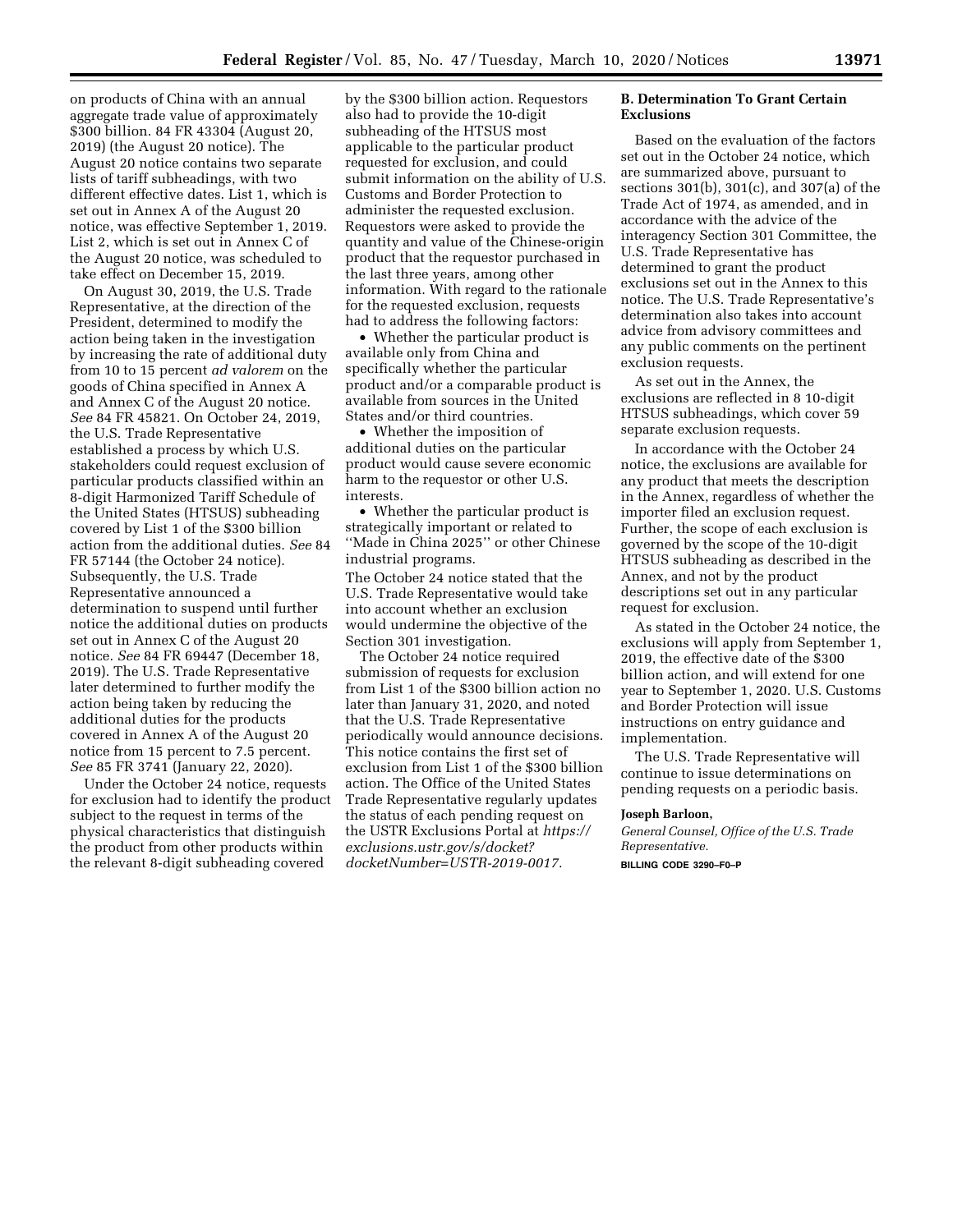# **ANNEX**

- A. Effective with respect to goods entered for consumption, or withdrawn from warehouse for consumption, on or after  $12:01$  a.m. eastern daylight time on September 1, 2019, subchapter III of chapter 99 of the Harmonized Tariff Schedule of the United States (HTSUS) is modified:
- 1. by inserting the following new heading 9903.88.39 in numerical sequence, with the material in the new heading inserted in the columns of the HTSUS labeled "Heading/Subheading", "Article Description", and "Rates of Duty 1-General", respectively:

| Heading/<br>Subheading | <b>Article Description</b>                                                                                                                                              | <b>Rates of Duty</b>                                     |                |  |
|------------------------|-------------------------------------------------------------------------------------------------------------------------------------------------------------------------|----------------------------------------------------------|----------------|--|
|                        |                                                                                                                                                                         |                                                          |                |  |
|                        |                                                                                                                                                                         | General                                                  | <b>Special</b> |  |
| "9903.88.39            | Articles the product of China, as provided for in U.S.<br>note 20(rr) to this subchapter, each covered by an<br>exclusion granted by the U.S. Trade Representative<br>. | The duty<br>provided in<br>the applicable<br>subheading" |                |  |

2. by inserting the following new U.S. note 20(rr) to subchapter III of chapter 99 in numerical sequence:

"(rr) The U.S. Trade Representative determined to establish a process by which particular products classified in heading 9903.88.15 and provided for in U.S. notes 20(r) and (s) to this subchapter could be excluded from the additional duties imposed by heading 9903.88.15. See 84 Fed. Reg. 43304 (August 20, 2019), 84 Fed. Reg. 45821 (August 30, 2019), 84 Fed. Reg. 57144 (October 24, 2019) and 85 Fed. Reg. 3741 (January 22, 2020). Pursuant to the product exclusion process, the U.S. Trade Representative has determined that the additional duties provided for in heading 9903.88.15 shall not apply to the following particular products, which are provided for in the following enumerated statistical reporting numbers:

- $1)$ 3401.19.0000
- $2)$ 3926.90.9910
- 3) 4015.19.0510
- $4)$ 4015.19.0550
- $5)$ 4818.90.0000
- 6) 6210.10.5000
- 7) 6307.90.6090
- 8) 6307.90.6800"
- 3. by amending the last sentence of the first paragraph of U.S. note  $20(r)$  to insert ", except as provided in heading 9903.88.39 and U.S. note 20(rr) to subchapter III of chapter 99" after "heading 9903.88.15".
- 4. by amending the article description of heading 9903.88.15 by deleting the word "Articles" and inserting "Except as provided in heading 9903.88.39, articles" in lieu thereof.